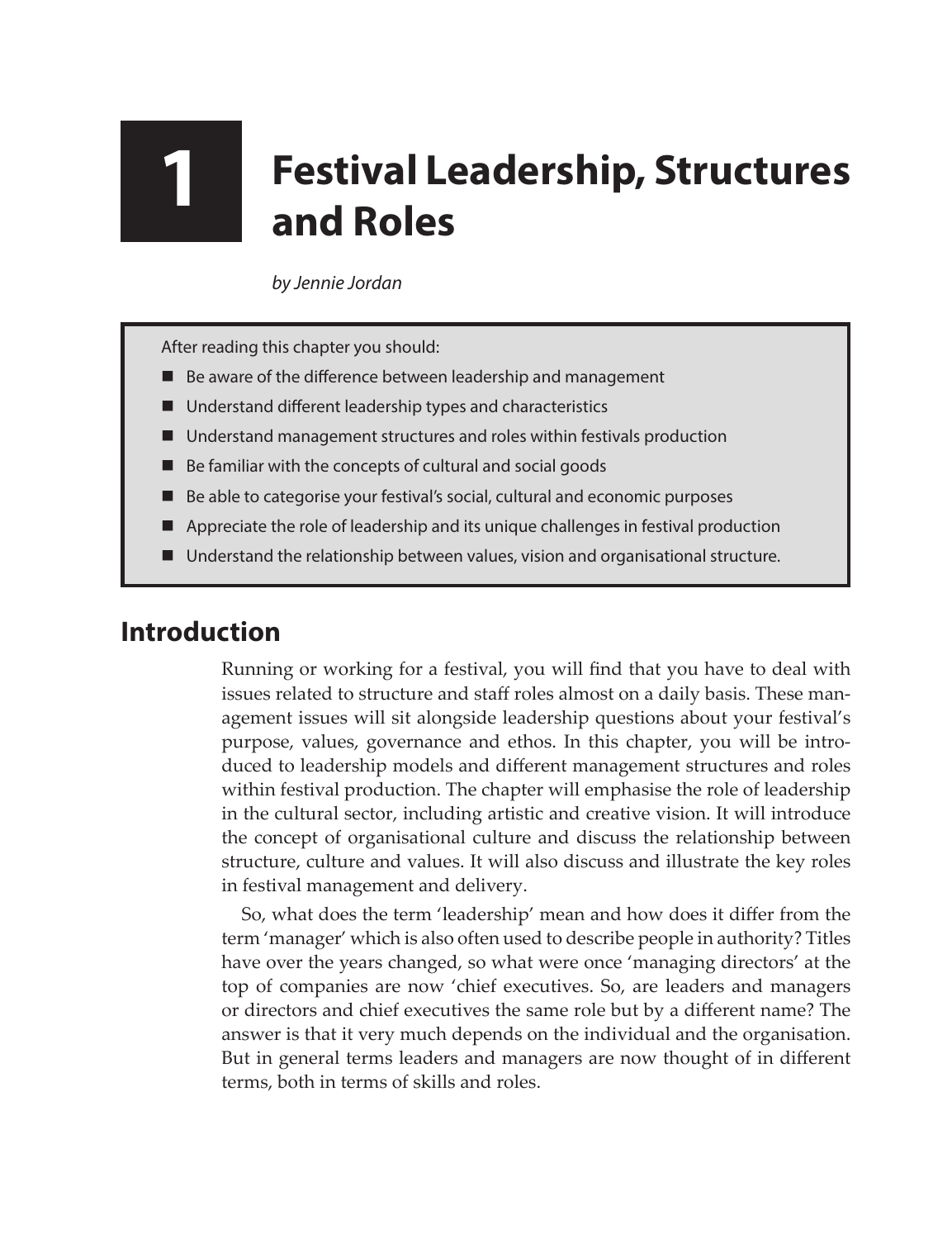## **Leadership and management**

Modern management skills emerged in the late eighteenth and nineteenth centurys with the foundation and rapid expansion of factories in order to utilise the first generation of technological development for profit and public benefit. This is commonly known as the Industrial Revolution. Both management theory and theories of leadership emanate from this time, although they weren't fully formulated until industrial manufacturing was refined in the twentieth century. At that point management theory became a discipline through studies by people like FW Taylor, Abraham Maslow, Peter Senge, Peter Drucker and John Adair. These and others turned management studies into an academic discipline.

Historically, managers have often been thought of as people who sit in offices and spend their time in meetings. American management scientist Tom Peters (2015), showed a very different style of management and coined the phrase 'managing by walking about'. In this the managers engaged in all aspects of a company's operation by getting out onto the factory floor and talking to the staff. On the one hand, this is less relevant to a small festival than a large industrial concern, but it is nevertheless a very good principle to remember. If you are working for a festival in a junior role, how often do you see the festival director(s)? They may not need to know the detail of what you do, but an occasional bit of recognition can be very good for staff morale.

Management of and leadership in the arts and culture, including festivals, has taken a more functional approach, often built around one of artistic vision, marketing or finance, and the focal point has shifted over the years, often from the creative to the financial, and structures and team roles have changed accordingly. For example, the development of the music industry in the 1960s and 1970s was led by a number of music-loving 'mavericks' who set up their own record labels to record the artists they loved and challenge an industry long-dominated by companies like EMI and Decca. People like Gerry Bron (Bronze), Chris Wright (Chrysalis), Tony Stratton-Smith (Charisma), Richard Branson (Virgin Records) and most notably Chris Blackwell (Island Records) had no formal management training but had a passion for music. These were music industry leaders of their time, finding bands, signing, developing and releasing them. Chris Blackwell at Island signed and developed the careers of first Bob Marley and then U2 amongst others. Behind these music leaders were a series of label managers who engaged in the detail, trying to keep pace with their bosses' artistic ideas and turn their visions into production schedules and product releases.

In the arts, people like Thelma Holt and Peter Hall played a similar leadership role in theatre and Dame Marie Rambert in dance. Sir Nicholas Serota, now Chair of Arts Council England, spent over forty years, first at